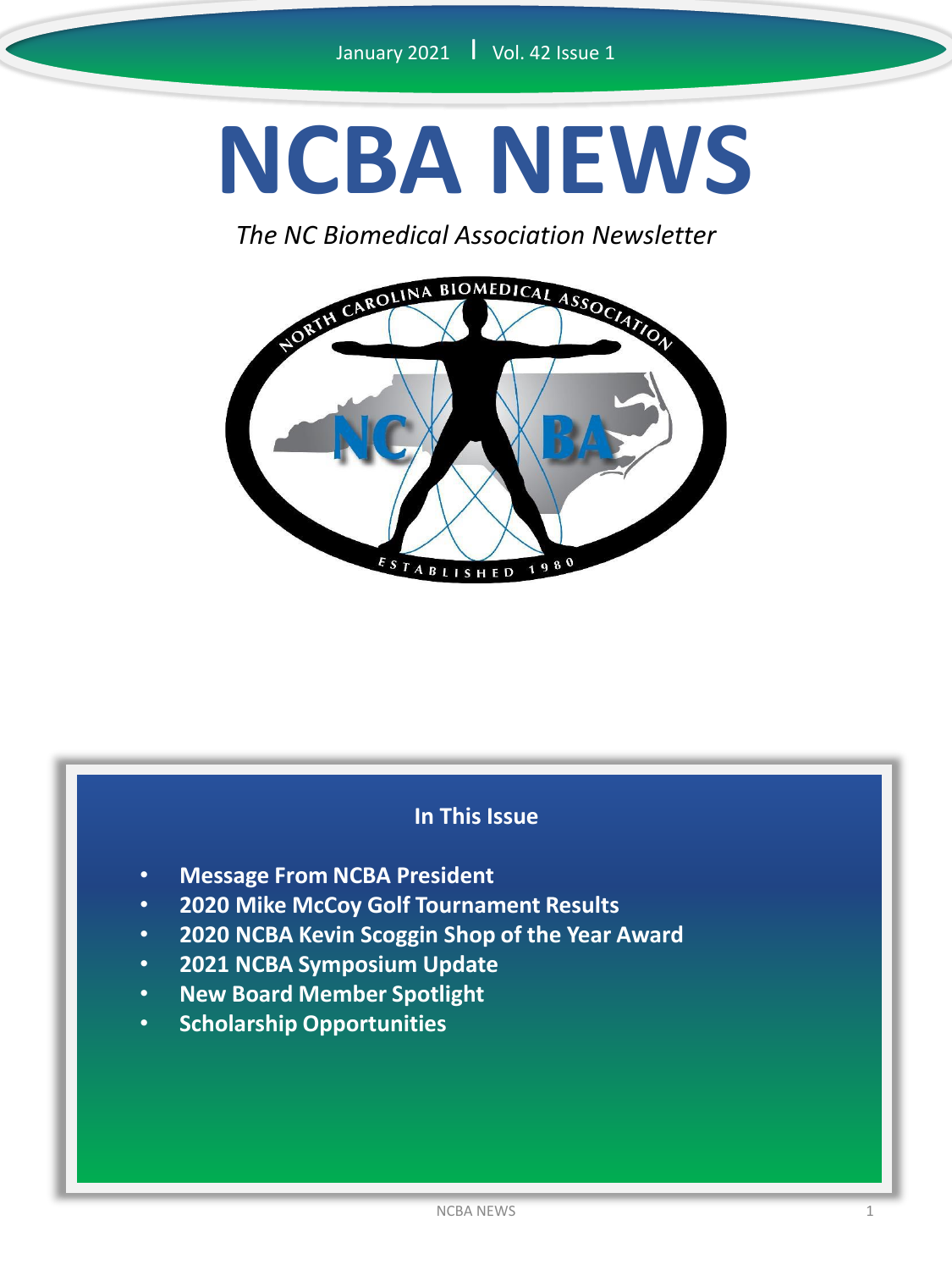### **President's Letter** *by Aaron Watts, NCBA President*



#### 1/8/2021

As a leader, everyone wants to think that their team is special, or their term is distinct in a specific way. Well, I for a fact, know that my team is special and that my term will for sure be distinct. My team is overseeing a symposium during the pandemic that none of us saw coming and quite frankly can't believe is still an issue. My team will be responsible for making up for the lost 2020 conference that held so much promise. My team will be held accountable for getting all the Biomeds, vendors, and educators together again and implementing new ways to network and learn in large groups without bringing anyone into danger. This year will be a great challenge but one that I know my team is ready for.

After pondering the strengths of the NCBA Board of Directors this year, it suddenly hit me. I wonder how many lives this board has helped save or improve? I wonder how many millions of dollars they have saved directly, or indirectly?

How many genius processes, improvements, policies, procedures, advancements, and standards, were derived from their thoughts? How many top shelf Biomeds have they passed on their knowledge to, and/or helped to train? And what are the strengths and talents of each person that I could help carry into the next generation of HTM professionals? This is an incredible group of individuals that have taken on various jobs within the board in order to carry out our mission statement… "Enhancing Biomedical Professionals since 1978". And having this "Biomed Dream Team" entrust me with the position of President has been such an honor.

HTM is a fantastic, yet widely unknown, career path that has treated a lot of individuals very well. However, it has a workforce that will continue to diminish. A great deal of knowledge will be leaving this field within the next several years, just as technology advances at a higher rate. I would like to encourage all of you to get out and inform your communities and those you know of the benefits of the HTM profession. Help us to grow our workforce, just as the need for it also advances. This world may end up with plenty of other healthcare professionals, but the need for a HTM Professional will always be present.

I would like to thank all of those individuals who have served or supported the NCBA in any capacity in the past or present. Your dedication over the years is what truly allows this association to be in a league of its own.

Aaron Watts President, NC Biomedical Association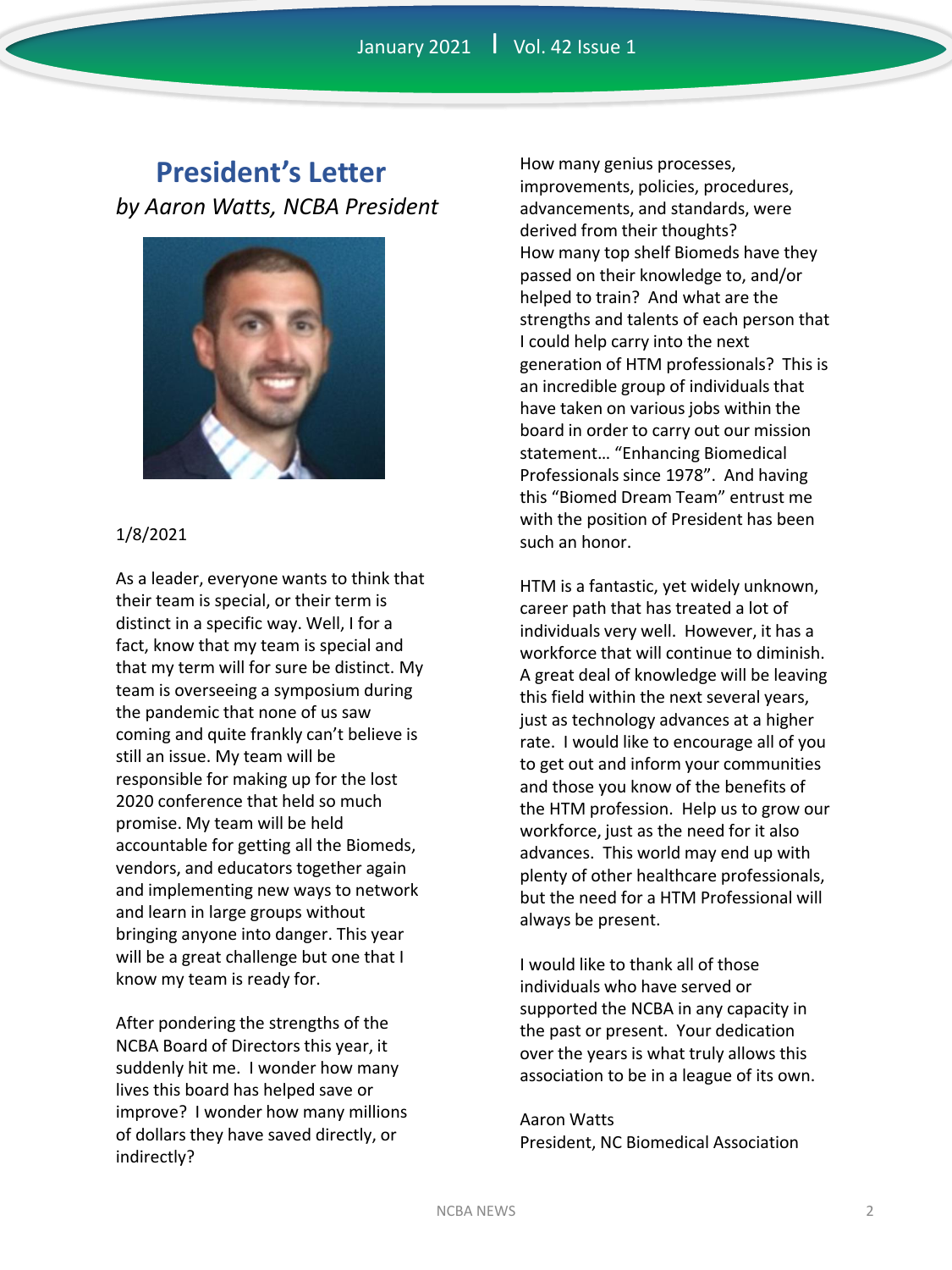# **2020 NCBA Mike McCoy Golf Tournament Held October 6, 2020 at Tot Hill Farm – Asheboro, NC**



The 4th Annual Mike McCoy Golf Tournament took on a different look than recent years. During this pandemic, we had to step away from Pinehurst and relocate the 4<sup>th</sup> Annual NCBA Mike McCoy golf tournament to the rolling hills at Tot Hill Farm in Asheboro, NC. Although relatively close in proximity, the style of courses could not be more different. This did not seem to pose a problem for newcomers to the Mike McCoy Golf Tournament, **Willow Medical**. They took home the trophy by posting a *very impressive* score of 61. Thanks to all participants and sponsors that made this year such a success.

In 2021, we return to Pinehurst playing course #5 on Tuesday, August 17<sup>th</sup>. As many of you know, this is the start of our symposium and always a great way to kick off the week. If you have any interest in playing or sponsoring a team, please reach out to [golf@ncbiomedassoc.com](mailto:golf@ncbiomedassoc.com) for more details.



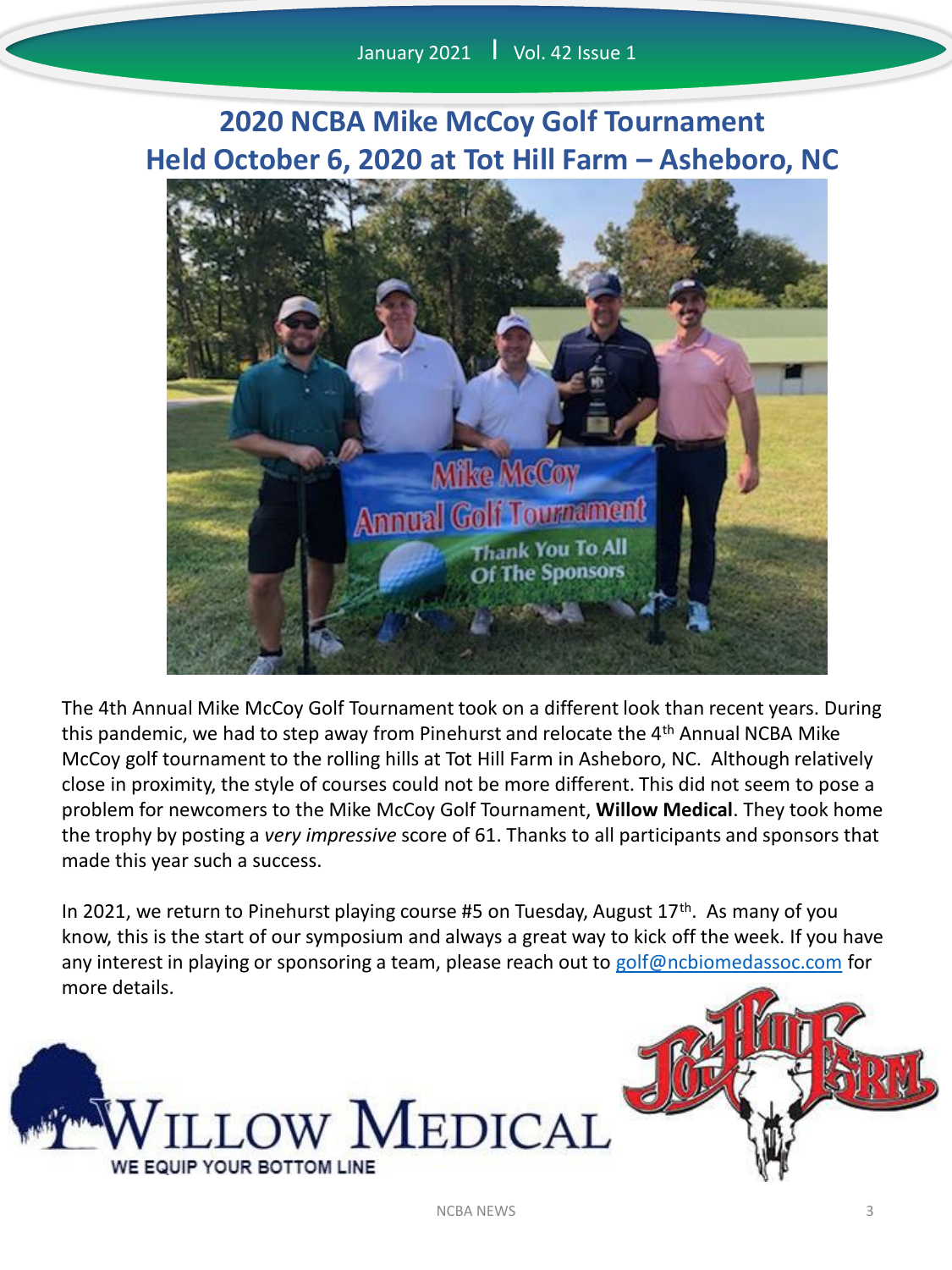# **2020 NCBA Kevin Scoggin Shop of the Year WakeMed Health and Hospitals Clinical Engineering**

In addition to providing robust, routine support operations, WakeMed Clinical Engineering has realized successes in many other areas. Key accomplishments for 2020 include: COVID ICU capacity expansion, significant cost savings in infusion pump and CT/MRI service, 3D printing, telemetry expansion and participation in eICU initiatives.

The WakeMed team is led by Director - George Reed; Manager – Dallas Sutton; Supervisor - Seth Blanchard.

Staff members include: Matt Burchett, Amos Burnett, Dwight Castle, Adam Charles, Jack DelloStritto, Paul Ford, Mike Gonsalves, Robert Hall, David Herrin, Shannon Hunter, Anna Kester, Emily Mengel, Randy Murphy, Mike Shaw, Alvin Smith, Eric Sommers, Dwayne Page, and Jared Zimmel. Congratulations to a well deserving team!

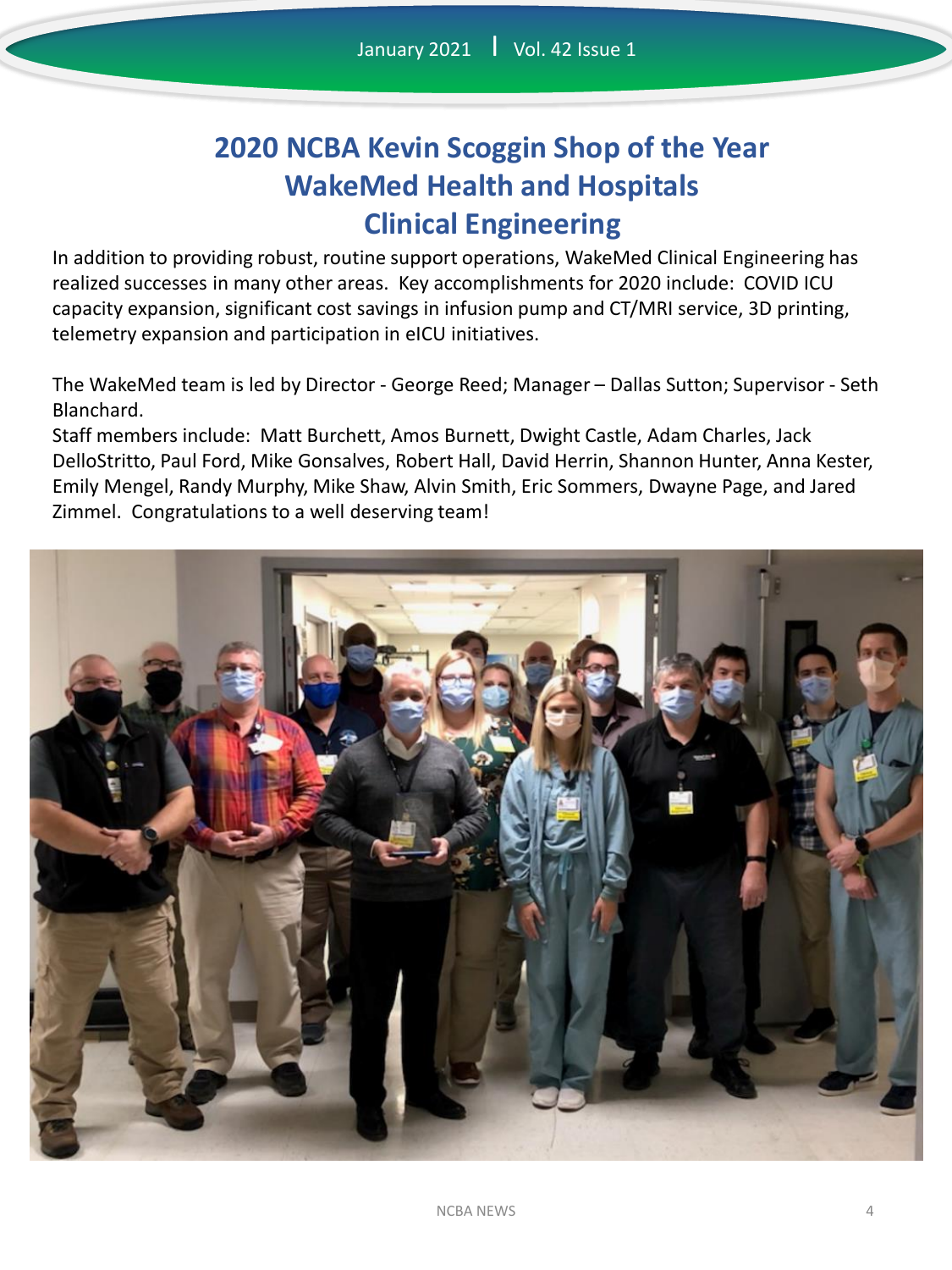# **MARK YOUR CALENDARS**

It goes without saying that 2020 was one of the most difficult years on record for all of us. As we turn the page and look onward to 2021, the NCBA is planning for this year's Annual Symposium and Exposition to be as good as any we've had. But we need your participation and support! Please mark your calendars and begin making your plans to attend. Be on the lookout for additional details in the coming weeks. Vendor and attendee registration will be opening soon!

#### **August 17, 2021**

5<sup>th</sup> Annual NCBA Mike McCoy Annual Golf Tournament Pinehurst Course #5

#### **August 18 - August 20, 2021**

43<sup>rd</sup> Annual NC Biomedical Association Annual Symposium and Exposition Carolina Hotel – Pinehurst Resort

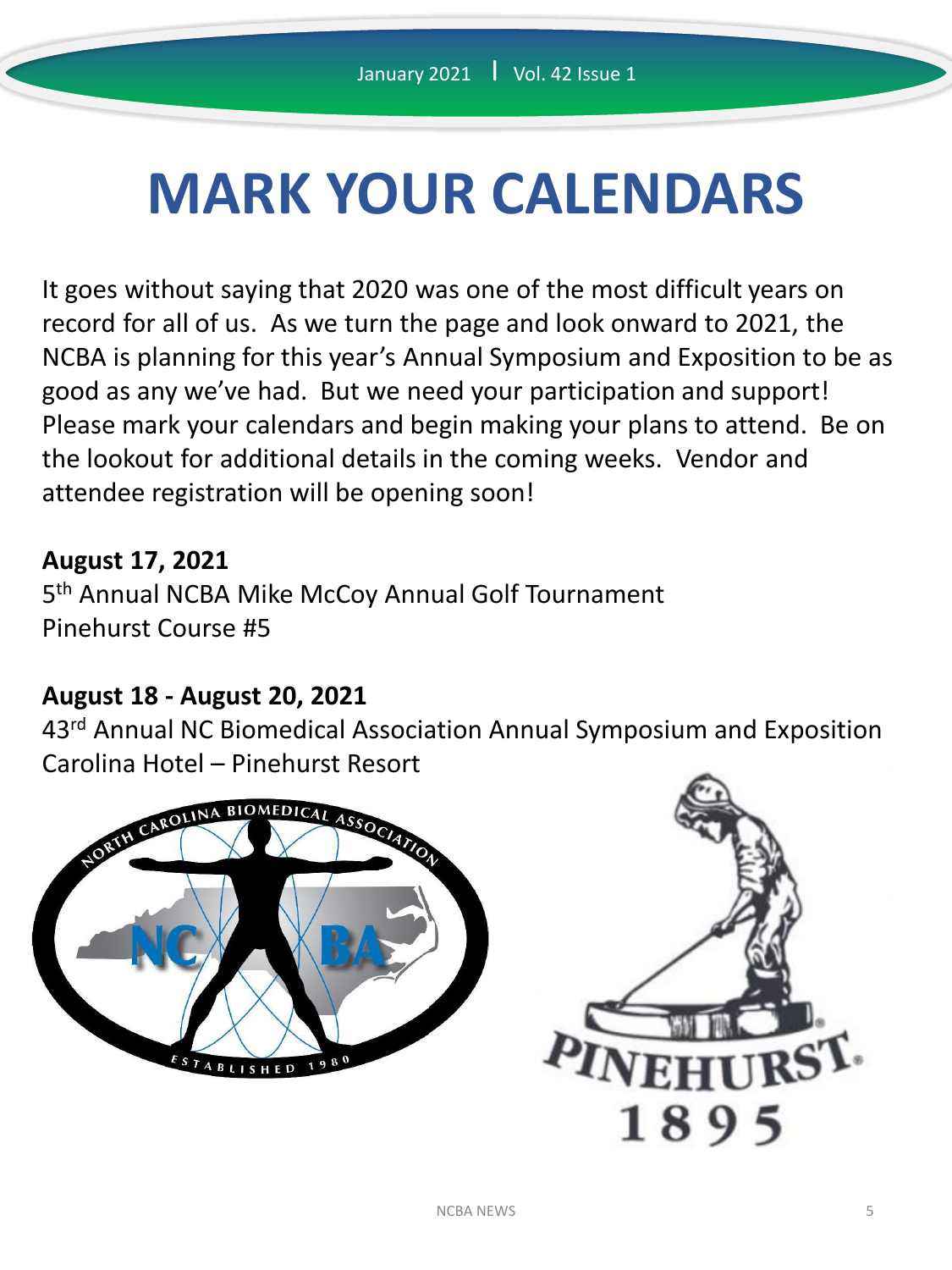

# Meet your newest Board Member David Sciano

**Current employer/position:** The Intermed Group, based at Hugh Chatham Memorial Hospital in Elkin, NC

**Years in HTM field:** 21

**Currently live:** Elkin, NC

**Hometown:** Fair Lawn, NJ

**What led you to this field?** I was at a job fair, looking for a change of pace from retail work and ended up talking to a recruiter from ECPI. It sounded like an interesting field.

**What do you enjoy most about your work?**  Responding to the needs of clinical staff in a timely manner, so they can continue their work.

**What do you plan to do to contribute to the success of the NCBA?** Educate clinical and administrative people who may not really know all that biomed does.

**What advice would you have for those entering this field?** To pay attention, take notes, keep learning.